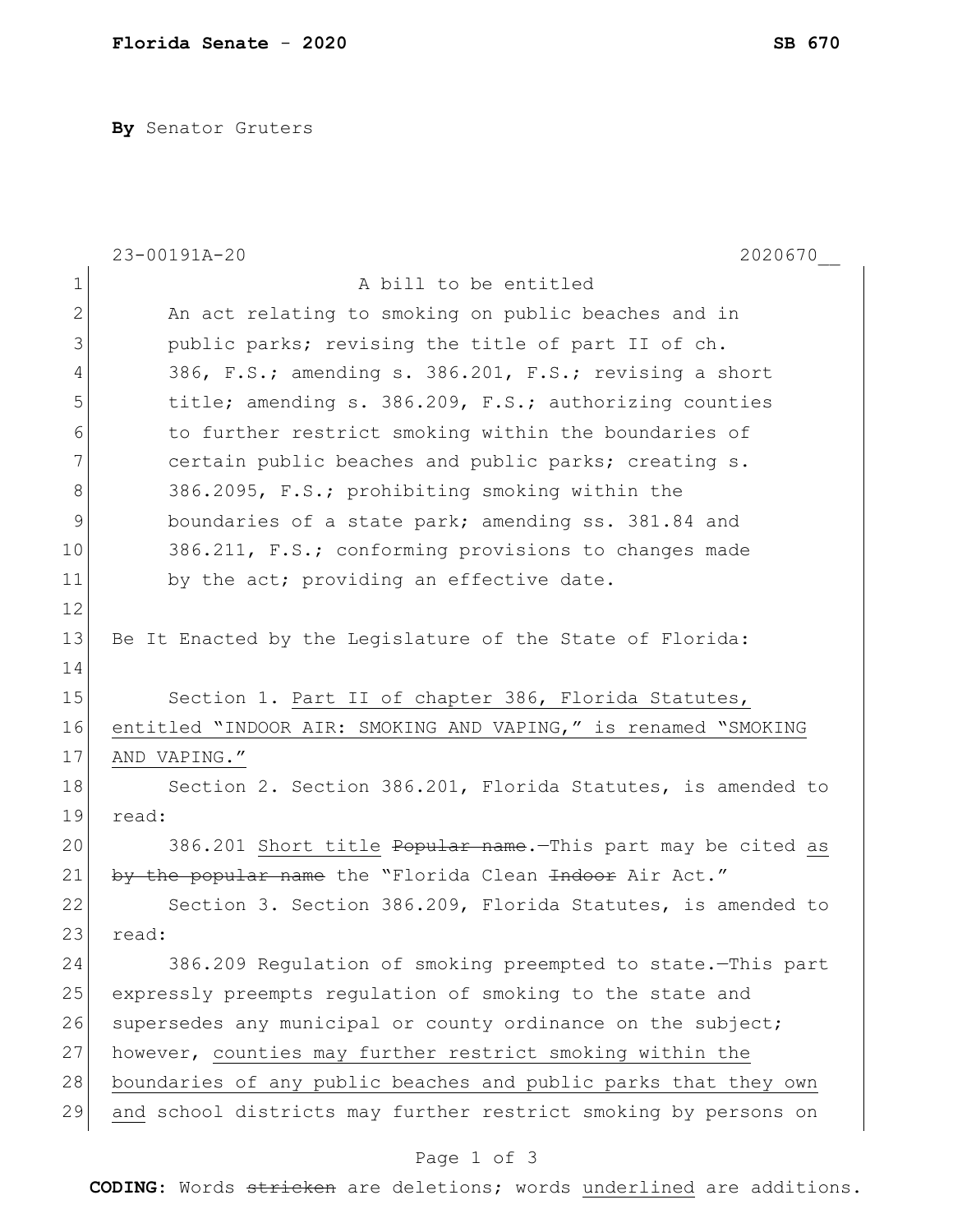|    | 23-00191A-20<br>2020670                                                |
|----|------------------------------------------------------------------------|
| 30 | school district property. This section does not preclude the           |
| 31 | adoption of municipal or county ordinances that impose more            |
| 32 | restrictive regulation on the use of vapor-generating devices          |
| 33 | than is provided in this part.                                         |
| 34 | Section 4. Section 386.2095, Florida Statutes, is created              |
| 35 | to read:                                                               |
| 36 | 386.2095 Smoking prohibited in state parks. - A person may             |
| 37 | not smoke within the boundaries of a state park.                       |
| 38 | Section 5. Paragraph (h) of subsection (3) of section                  |
| 39 | 381.84, Florida Statutes, is amended to read:                          |
| 40 | 381.84 Comprehensive Statewide Tobacco Education and Use               |
| 41 | Prevention Program.-                                                   |
| 42 | (3) PROGRAM COMPONENTS AND REQUIREMENTS. - The department              |
| 43 | shall conduct a comprehensive, statewide tobacco education and         |
| 44 | use prevention program consistent with the recommendations for         |
| 45 | effective program components contained in the 1999 Best                |
| 46 | Practices for Comprehensive Tobacco Control Programs of the CDC,       |
| 47 | as amended by the CDC. The program shall include the following         |
| 48 | components, each of which shall focus on educating people,             |
| 49 | particularly youth and their parents, about the health hazards         |
| 50 | of tobacco and discouraging the use of tobacco:                        |
| 51 | (h) Enforcement and awareness of related laws.-In                      |
| 52 | coordination with the Department of Business and Professional          |
| 53 | Regulation, the program shall monitor the enforcement of laws,         |
| 54 | rules, and policies prohibiting the sale or other provision of         |
| 55 | tobacco to minors, as well as the continued enforcement of the         |
| 56 | Florida Clean <del>Indoor</del> Air Act prescribed in chapter 386. The |
| 57 | advertisements produced in accordance with paragraph (a) may           |
| 58 | also include information designed to make the public aware of          |
|    | Page 2 of 3                                                            |

**CODING**: Words stricken are deletions; words underlined are additions.